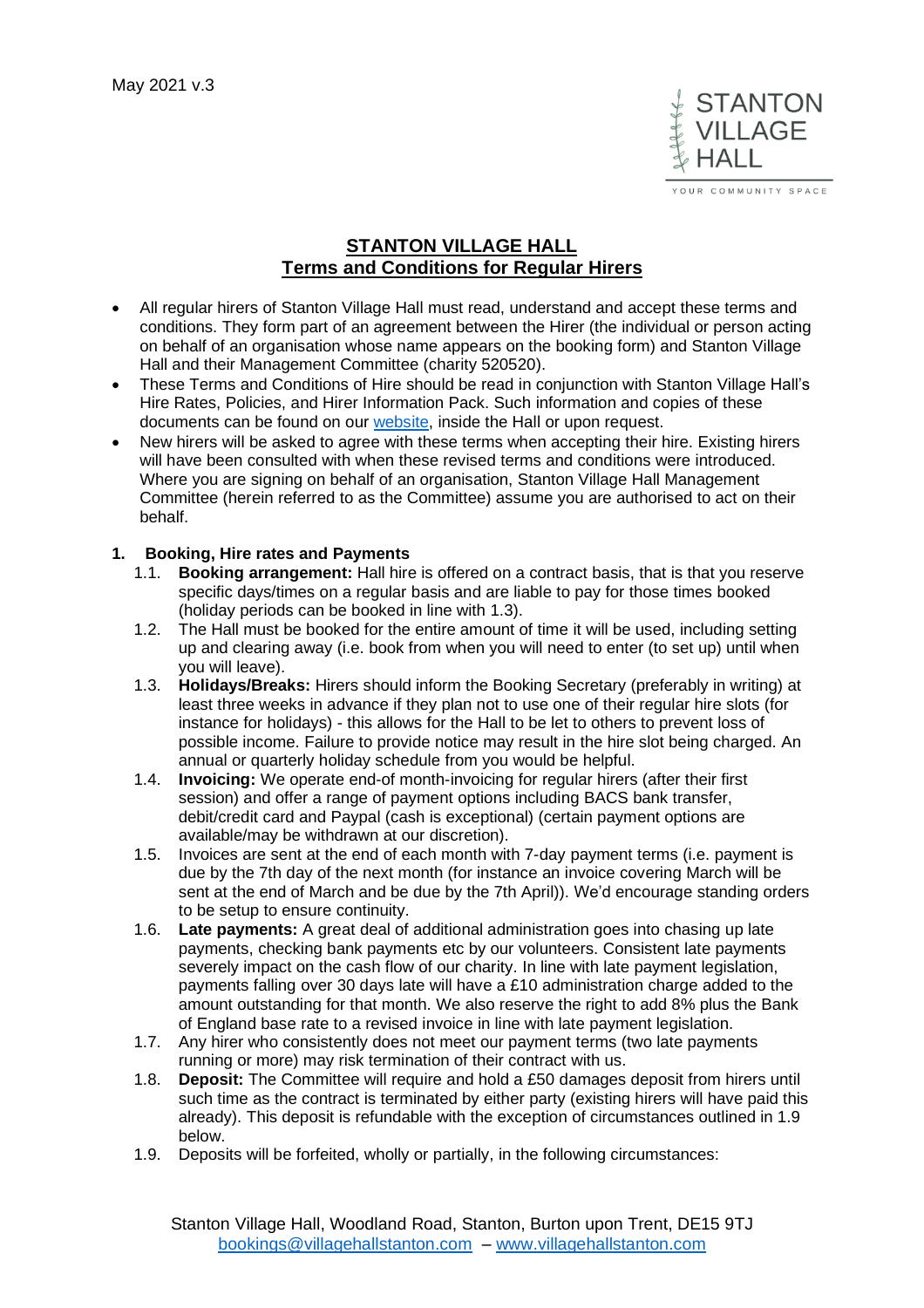- 1.9.1. If the Hall is not left in a clean or satisfactory condition (the cost of an external contractor will be deducted from the damages deposit)
- 1.9.2. If tables, chairs, fittings, fixtures, surrounds, outbuildings, boundaries have been damaged or removed from the Hall during the Hire period.
- 1.9.3. If there is sufficient evidence to show fat/grease has been poured down drains.
- 1.9.4. That a fire extinguisher is improperly used during your Hire period.
- 1.10. **Our rights to review fees:** All regular hirers will be given at least one months' notice of any hire rate change.
- 1.11. The Committee reserve the right to add a surcharge to the regular hire fee for activities they consider might use energy excessively. This will be discussed at the time of booking or, in the case of existing hirers, with 30 day's notice.
- 1.12. **Other:** The Hall should only be used for the purpose described by the hirer in the Booking Form.
- 1.13. Hirers should be over 18 years of age.

### **2. Key-holder policy**

- 2.1. Regular hirers benefit from easy entrance and exit to the Hall and as such hirers maintain their own keyset. This benefit may be withdrawn at any time for reasons relating to insurance, crime, misuse, or other necessary decision agreed by the Committee.
- 2.2. The Hirer must cover the cost of any replacement keys and security fobs if theirs are lost or damaged (as an indication this is around £12-15)
- 2.3. You should not label your key set in a way that identifies the Hall. If found these could be used by someone else.
- 2.4. In the case of loss these should be reported as early as possible to the Bookings Secretary to ensure the ongoing security of the Hall.
- 2.5. Our alarm system allows us to identify who has entered the halls and at what times and may be used to identify when certain activities/incidences occurred.
- 2.6. The Hirer should never enter the Hall outside of their own booking times including early setup or to show potential users around. This prevents other users being disrupted and prevents slippages - for instance if the Hall has just been cleaned and the floor is still wet.

### **3. Facilities**

- 3.1. Hire includes the Hall and grounds, and tables and chairs. The kitchen and stage are available for a small surcharge (rates in effect are outlined on our website). Please ensure all tables and chairs are returned to their storage places following hire.
- 3.2. Prior permission should be sought if you or your guests expect to leave vehicles at the Hall overnight. At our discretion, a separate charge may be requested.
- 3.3. **Rubbish:** We accommodate small amounts of rubbish by regular hirers but not beyond one black bin bag's worth. Excess rubbish should be taken away with you.
- 3.4. **Storage:** Some storage opportunities may be available within the hall, this may be at an additional charge.
- 3.5. Items that pose a fire or safety risk must not be stored unless they have been risk assessed and the Hirer has made provisions for these risks to be made safe. Under no circumstance can fuels, chemicals (or other sources of ignition or hazardous substances) be kept in the Hall.
- 3.6. All regular hirers have the benefit of a shelf in a locked refreshment cupboard where refreshments such as tea/coffee/biscuits may be stored, this is available upon request.
- 3.7. All items left stored at the Hall are at the Hirers risk. The Committee shall not be liable for any loss or damage of any items stored at the Hall.

### **4. Responsibilities of the hirer**

4.1. The Hirer or a representative of their organisation, must be present during the period of Hire.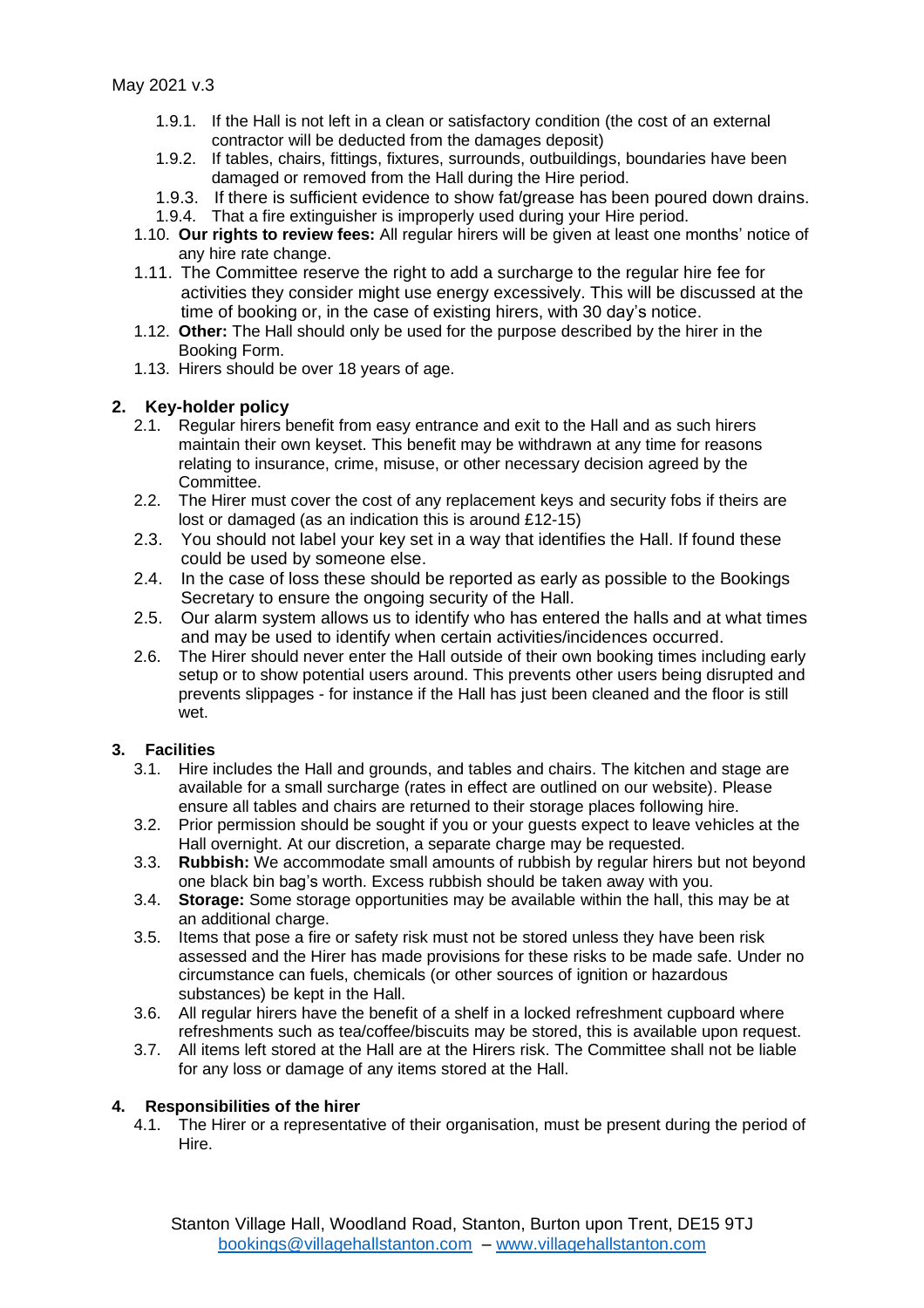May 2021 v.3

- 4.2. The Hirer or their representative is responsible for the supervision and care of the building, grounds and contents, as well as the behaviour and safety of all persons (your guests) using the premises during the hire period.
- 4.3. The Hall is not to be sub-let during the booking period without prior permission.
- 4.4. The Hirer is responsible for the safe keeping of their keyset.
- 4.5. In addition to any points noted in other sections, the Hirer is responsible for ensuring:
	- 4.5.1. That maximum numbers are not exceeded. The Hall accommodates 200 or 150 seated but we'd advise max 100 for comfort.
	- 4.5.2. That the Hall, toilets, reception area and grounds are left in a clean and tidy state ready for the next hirer.
		- This includes ensuring toilets, sinks, tables and chairs are clean.
		- Tables and chairs should be returned to where they were found.
		- Lights and taps should be turned off.
	- 4.5.3. Regular hirers who repeatedly leave the Hall in an untidy condition may be asked to pay additional cleaning charges going forward.
	- 4.5.4. That all doors and windows are closed and secure upon leaving the building and that the alarm is set.
	- 4.5.5. That nothing is fixed to the wall including blu-tack, white-tack or cellotape without prior arrangement.
	- 4.5.6. That fire escapes, routes and doors are not obstructed during the hire period.
	- 4.5.7. They have familiarised themselves with any policies or guidance referenced in the Hire Information Pack.
	- 4.5.8. That no Fireworks are brought into or lit in the Hall or on the grounds.
	- 4.5.9. That any damage made during their hire period is reported to the Booking Secretary or by email to [bookings@villagehallstanton.com](mailto:bookings@villagehallstanton.com) as soon as practicable.
	- 4.5.10. That any loss or damage to the premises, fixtures, fittings or contents beyond the deposit amount are made good or paid for.
	- 4.5.11. That they and their users, as relevant, are aware of relevant hall policies including fire procedures. Copies are displayed in the Hall, in the Hirer Information Pack, or found on our website.

### **5. Alcohol, Smoking, Betting and Entertainment**

- 5.1. The Hall is licensed for entertainment and has a premises license.
- 5.2. It is the Hirers responsibility to ensure that the Licensing Conditions required by the Law are met.
- 5.3. Alcohol can be consumed on the premises but should not be sold by the Hirer or others in their party. A personal license holder is required to sell alcohol.
- 5.4. Smoking or vaping is not allowed in the building. Smokers are requested to use the ash boxes outside of the Hall.
- 5.5. No collections, game of chance, sweepstakes, lotteries, or betting of any nature may be conducted on the premises without prior consent.

### **6. Insurances**

- 6.1. Stanton Village Hall hold Public Liability Insurance.
- 6.2. The Hirer must ensure they have insurance to cover equipment that they bring into the Hall that may carry a risk to users during their hire period and other relevant insurances or qualifications relevant to the activity they are undertaking. We may need to see proof of these insurances.

#### **7. General Notes**

- 7.1. All bookings are at the discretion of the Committee.
- 7.2. The Committee reserves the right to cancel a regular booking in the event that the Hall is required as a Polling Station by the local authority, that the Committee feel these terms and conditions may be breached by the Hirer, that the premises become unfit for safe use for the purposes required by the Hirer, that the premises are required for emergency use. Stanton Village Hall shall not be liable for any indirect loss or damages to the hirer whatsoever.